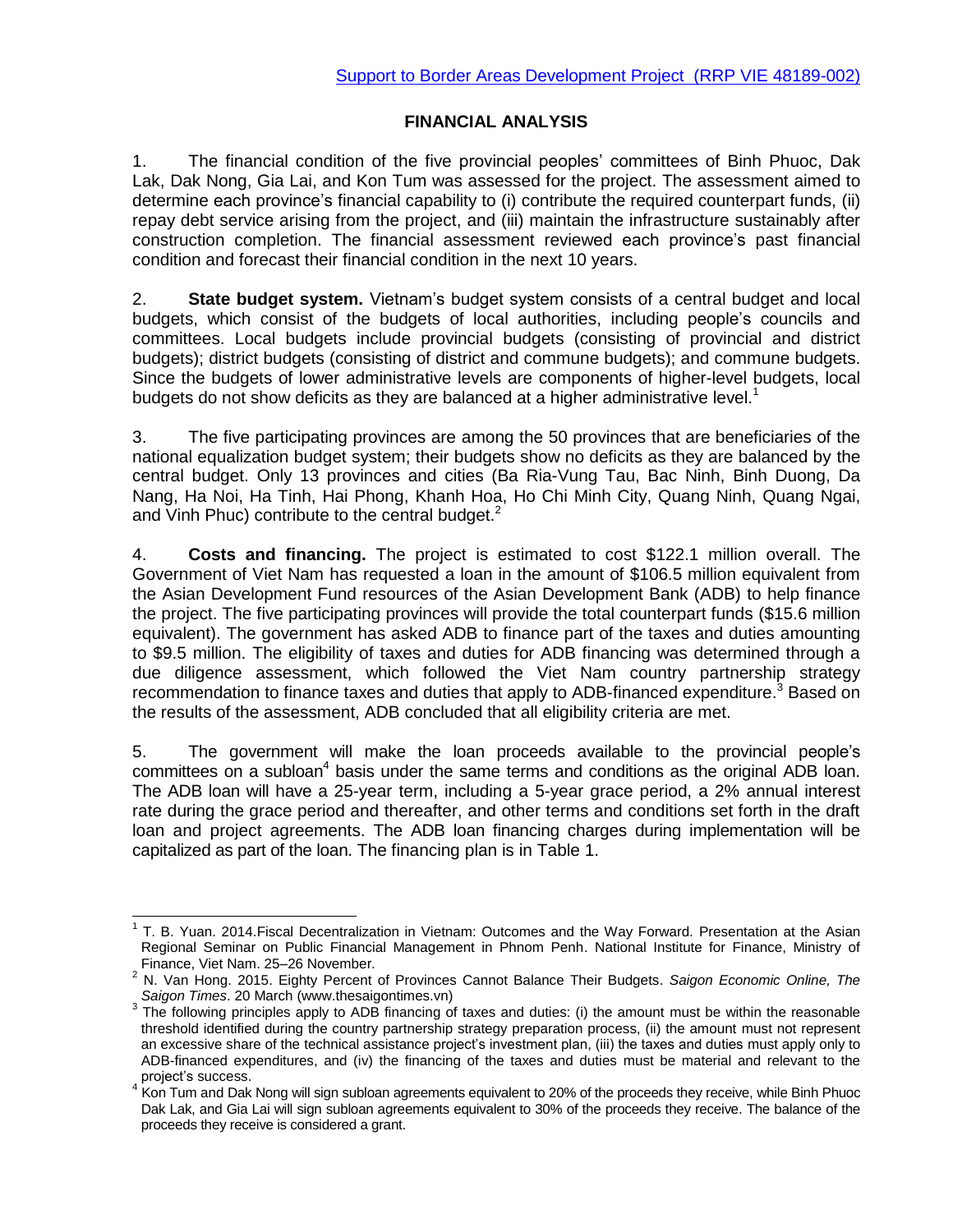| <b>Source</b>                 | <b>Amount</b> | <b>Share of Total</b> |  |  |
|-------------------------------|---------------|-----------------------|--|--|
|                               | (\$ million)  | (%)                   |  |  |
| Asian Development Bank        | 106.5         | 87.2                  |  |  |
| Provincial Peoples' Committee |               |                       |  |  |
| Kon Tum                       | 3.1           | 2.6                   |  |  |
| Gia Lai                       | 2.1           | 1.7                   |  |  |
| Dak Lak                       | 4.5           | 3.7                   |  |  |
| Dak Nong                      | 3.6           | 2.9                   |  |  |
| <b>Binh Phuoc</b>             | 2.3           | 1.9                   |  |  |
| Subtotal                      | 15.6          | 12.8                  |  |  |
| Total                         | 122.1         | 100.0                 |  |  |

**Table 1: Financing Plan**

Source: Consultant's estimates.

6. **Past financial performance**. The financial performance of the five participating provinces during 2011–2015 is summarized in Table 2.

|                                              | Average Share 2011-2015<br>(%) |         |         |          |                   |  |  |
|----------------------------------------------|--------------------------------|---------|---------|----------|-------------------|--|--|
| <b>Item</b>                                  | <b>Kon Tum</b>                 | Gia Lai | Dak Lak | Dak Nong | <b>Binh Phuoc</b> |  |  |
| Domestic Revenue as % of:                    |                                |         |         |          |                   |  |  |
| <b>Total State Budget Revenue</b>            | 23                             | 32      | 29      | 20       | 39                |  |  |
| <b>Recurrent Expenditure</b>                 | 46                             | 58      | 38      | 41       | 77                |  |  |
| Development Investment as % of:              |                                |         |         |          |                   |  |  |
| <b>Total State Budget Expenditure</b>        | 22                             | 11      |         | 23       | 17                |  |  |
| Recurrent Expenditure as % of:               |                                |         |         |          |                   |  |  |
| <b>Total State Budget Expenditure</b>        | 56                             | 60      | 81      | 57       | 53                |  |  |
| Support from Government for Deficit as % of: |                                |         |         |          |                   |  |  |
| <b>Total State Budget Revenue</b>            | 39                             | 49      | 55      | 59       | 50                |  |  |

Source: Consultant's calculation from the provinces' financial data.

7. Of the five provinces, Binh Phuoc had the highest domestic (locally-sourced) revenue share (39%) of total state budget revenue. Dak Lak spent the least on development investment (7%) and had the highest share (81%) of recurrent expenditure to total state budget expenditure. Dak Nong had the highest dependency share (59%) from the government for deficit.

8. **Projected financial performance.** A projection of the financial condition of the five provinces for 2017–2026 has been prepared. Revenue and expenditures have been conservatively projected to grow annually over this period at the local inflation rate of 5% or, if higher, to follow past growth trends. It is assumed that the dong will depreciate 5% each year. The projections include the provincial project investment, ADB loan proceeds utilized, the counterpart contribution, debt service repayment on subloans, and adequate O&M for the sustainable operation of the project infrastructure.

9. The results of the financial projections show that the provinces can afford the project, as they can provide the counterpart contribution and adequate O&M for sustainable operation and repay the debt service on the subloan. The annual counterpart contribution is less than 1% of total state budget expenditures, and the combined annual O&M plus debt service is less than 1% of total state budget expenditures. The projected financial performance of the five provinces during 2017–2026 is summarized in Table 3.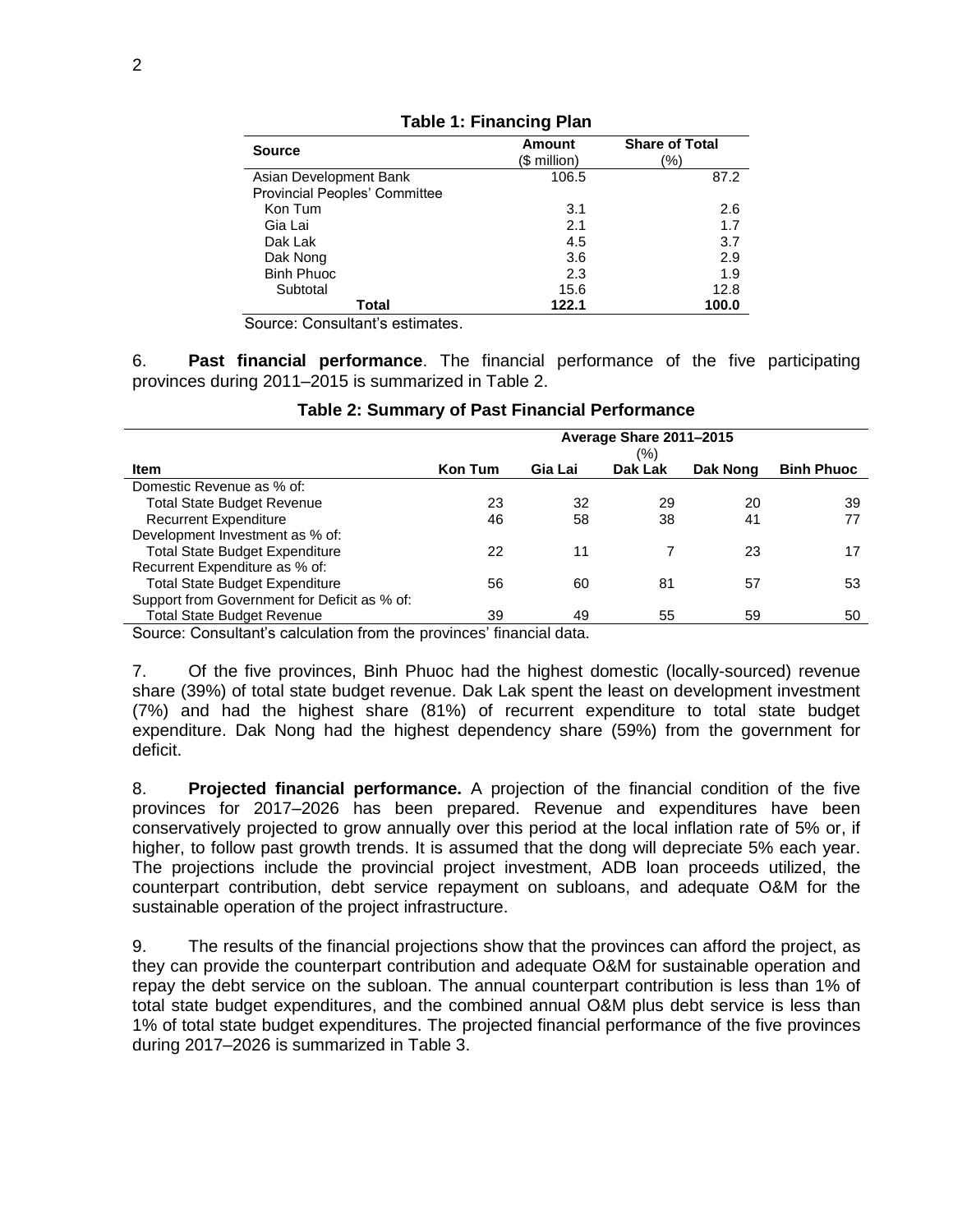| <b>Item</b>                          | 2017  | 2018  | 2019   | 2020   | 2021   | 2022   | 2023   | 2024   | 2025   | 2026   |
|--------------------------------------|-------|-------|--------|--------|--------|--------|--------|--------|--------|--------|
| <b>Kon Tum</b><br>а.                 |       |       |        |        |        |        |        |        |        |        |
| Counterpart                          |       |       |        |        |        |        |        |        |        |        |
| <b>Contribution</b>                  |       |       |        |        |        |        |        |        |        |        |
| Amount (D million)                   | 2,197 | 3,844 | 22,603 | 23,733 | 32,039 |        |        |        |        |        |
| % of State Budget<br>Expenditures    | 0.03% | 0.05% | 0.25%  | 0.24%  | 0.29%  |        |        |        |        |        |
| Project O&M                          |       |       |        |        |        |        |        |        |        |        |
| Amount (D million)                   |       |       |        |        |        | 38,712 | 40,647 | 42,680 | 44,814 | 47,055 |
| % of Overall O&M                     |       |       |        |        |        | 0.54%  | 0.49%  | 0.45%  | 0.41%  | 0.38%  |
| % of State Budget                    |       |       |        |        |        |        |        |        |        |        |
| Expenditures                         |       |       |        |        |        | 0.33%  | 0.31%  | 0.29%  | 0.27%  | 0.26%  |
| <b>Subloan Debt</b>                  |       |       |        |        |        |        |        |        |        |        |
| <b>Service</b>                       |       |       |        |        |        |        |        |        |        |        |
| Amount (D million)                   |       |       |        |        |        | 9,531  | 9,865  | 10,208 | 10,561 | 10,923 |
| % of State Budget                    |       |       |        |        |        |        |        |        |        |        |
| Expenditures<br>Gia Lai<br>b.        |       |       |        |        |        | 0.08%  | 0.07%  | 0.07%  | 0.06%  | 0.06%  |
| <b>Counterpart</b>                   |       |       |        |        |        |        |        |        |        |        |
| <b>Contribution</b>                  |       |       |        |        |        |        |        |        |        |        |
| Amount (D million)                   | 1,967 | 2,065 | 15,179 | 15,938 | 21,517 |        |        |        |        |        |
| % of State Budget                    |       |       |        |        |        |        |        |        |        |        |
| Expenditures                         | 0.02% | 0.02% | 0.13%  | 0.13%  | 0.15%  |        |        |        |        |        |
| Project O&M                          |       |       |        |        |        |        |        |        |        |        |
| Amount (D million)                   |       |       |        |        |        | 33,398 | 35,068 | 36,822 | 38,663 | 40,596 |
| % of Overall O&M                     |       |       |        |        |        | 0.29%  | 0.27%  | 0.26%  | 0.24%  | 0.22%  |
| % of State Budget                    |       |       |        |        |        |        |        |        |        |        |
| Expenditures<br><b>Subloan Debt</b>  |       |       |        |        |        | 0.22%  | 0.21%  | 0.20%  | 0.19%  | 0.18%  |
| <b>Service</b>                       |       |       |        |        |        |        |        |        |        |        |
| Amount (D million)                   |       |       |        |        |        | 12,709 | 13,154 | 13,612 | 14,082 | 14,566 |
| % of State Budget                    |       |       |        |        |        |        |        |        |        |        |
| Expenditures                         |       |       |        |        |        | 0.08%  | 0.08%  | 0.07%  | 0.07%  | 0.06%  |
| Dak Lak<br>c.                        |       |       |        |        |        |        |        |        |        |        |
| Counterpart                          |       |       |        |        |        |        |        |        |        |        |
| Contribution                         |       |       |        |        |        |        |        |        |        |        |
| Amount (D million)                   | 3,168 | 8,871 | 32,599 | 34,229 | 42,359 |        |        |        |        |        |
| % of State Budget                    | 0.03% | 0.08% | 0.27%  | 0.27%  | 0.32%  |        |        |        |        |        |
| Expenditures<br>Project O&M          |       |       |        |        |        |        |        |        |        |        |
| Amount (D million)                   |       |       |        |        |        | 38,580 | 40,509 | 42,534 | 44,661 | 46,894 |
| % of Overall O&M                     |       |       |        |        |        | 0.32%  | 0.32%  | 0.32%  | 0.32%  | 0.32%  |
| % of State Budget                    |       |       |        |        |        |        |        |        |        |        |
| Expenditures                         |       |       |        |        |        | 0.28%  | 0.28%  | 0.28%  | 0.28%  | 0.28%  |
| <b>Subloan Debt</b>                  |       |       |        |        |        |        |        |        |        |        |
| <b>Service</b>                       |       |       |        |        |        |        |        |        |        |        |
| Amount (D million)                   |       |       |        |        |        | 13,373 | 13,841 | 14,323 | 14,818 | 15,326 |
| % of State Budget                    |       |       |        |        |        |        |        |        |        |        |
| Expenditures                         |       |       |        |        |        | 0.10%  | 0.10%  | 0.10%  | 0.09%  | 0.09%  |
| <b>Dak Nong</b><br>d.<br>Counterpart |       |       |        |        |        |        |        |        |        |        |
| <b>Contribution</b>                  |       |       |        |        |        |        |        |        |        |        |
| Amount (D million)                   | 2,529 | 5,311 | 26,951 | 27,323 | 34,836 |        |        |        |        |        |
| % of State Budget                    |       |       |        |        |        |        |        |        |        |        |
| Expenditures                         | 0.06% | 0.10% | 0.43%  | 0.38%  | 0.42%  |        |        |        |        |        |
| Project O&M                          |       |       |        |        |        |        |        |        |        |        |
| Amount (D million)                   |       |       |        |        |        | 38,189 | 40,098 | 42,103 | 44,209 | 46,419 |
| % of Overall O&M                     |       |       |        |        |        | 0.46%  | 0.41%  | 0.36%  | 0.32%  | 0.29%  |

**Table 3: Summary of Projected Financial Performance**